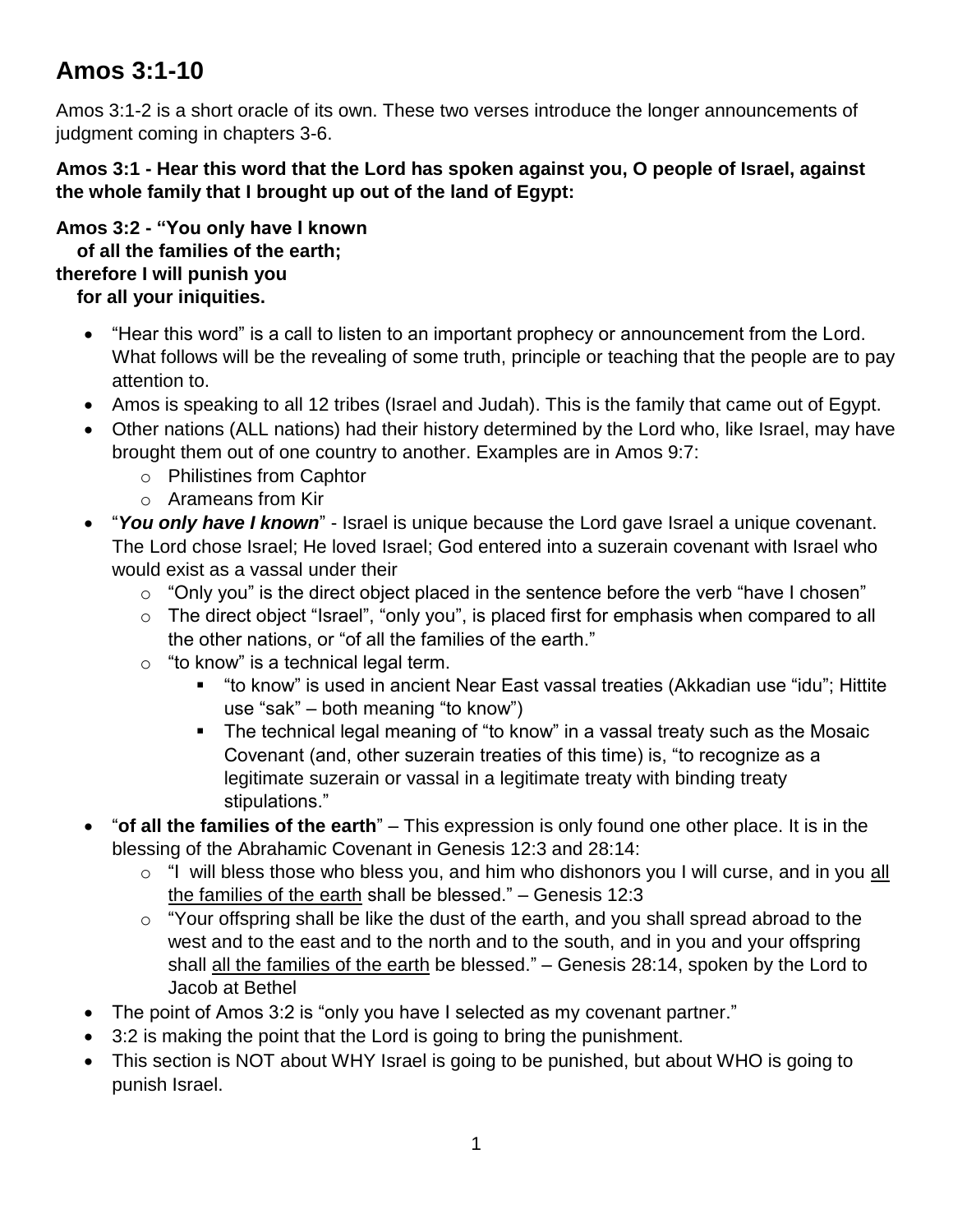- The point: Israel has entered into a covenant with the Lord. The results were simple and obvious:
	- o Israel was to obey…..the Lord would bless
	- o Israel disobeyed…..the Lord was going to punish
- The Lord was obligated to punish Israel. That's it. It is final. So be it.
- One of the themes and purposes of Amos' ministry was to communicate the fact that the Lord not only took care of his people, but he would also punish them. This was surprise information for Israel. Examples showing that the people believed the Lord was unconditionally on their side are seen in Amos:
	- $\circ$  9:10 "All the sinners of my people shall die by the sword, who say, 'Disaster shall not overtake or meet us.' "
	- $\circ$  6:1 "Woe to those who are at ease in Zion, and to those who feel secure on the mountain of Samaria, the notable men of the first of the nations, to whom the house of Israel comes!"
		- Or, the New Living Translation: "What sorrow awaits you who lounge in luxury in Jerusalem, and you who feel secure in Samaria! You are famous and popular in Israel, and people go to you for help."
	- $\circ$  5:14 "Seek good, and not evil, that you may live; and so the LORD, the God of hosts, will be with you, as you have said."
	- $\circ$  4:1 "Hear this word, you cows of Bashan, who are on the mountain of Samaria, who oppress the poor, who crush the needy, who say to your husbands, 'Bring, that we may drink!' "
	- $\circ$  6:4-6 "Those who recline on beds of ivory
		- And sprawl on their couches,
		- And eat lambs from the flock
		- And calves from the midst of the stall,
		- Who improvise to the sound of the harp,
			- *And* like David have composed songs for themselves,
		- Who drink wine from sacrificial bowls
			- While they anoint themselves with the finest of oils,
			- Yet they have not grieved over the ruin of Joseph."
	- $\circ$  6:12-13 "But you have turned justice into poison and the fruit of righteousness into wormwood - you who rejoice in Lo-debar, who say, "Have we not by our own strength captured Karnaim for ourselves?"
	- $\circ$  5:18 "Woe to you who desire the day of the LORD! Why would you have the day of the LORD? It is darkness, and not light,…"
- Israel had developed a theology (based on Pagan standards) that their god would only do good to his people.
- Amos is prophesying an entirely different conclusion than the other prophets of his time (with the exception of a soon arising Isaiah and Elisha who died before Jeroboam II came to the throne (2 Kings 13), and possibly a few of Elisha's students including possibly Jonah.)

What follows is a list of natural associations of cause and effect.

- The main focus is on association.
- The lesson is leading to these points:
	- o disaster comes from God and God will reveal it to his prophet.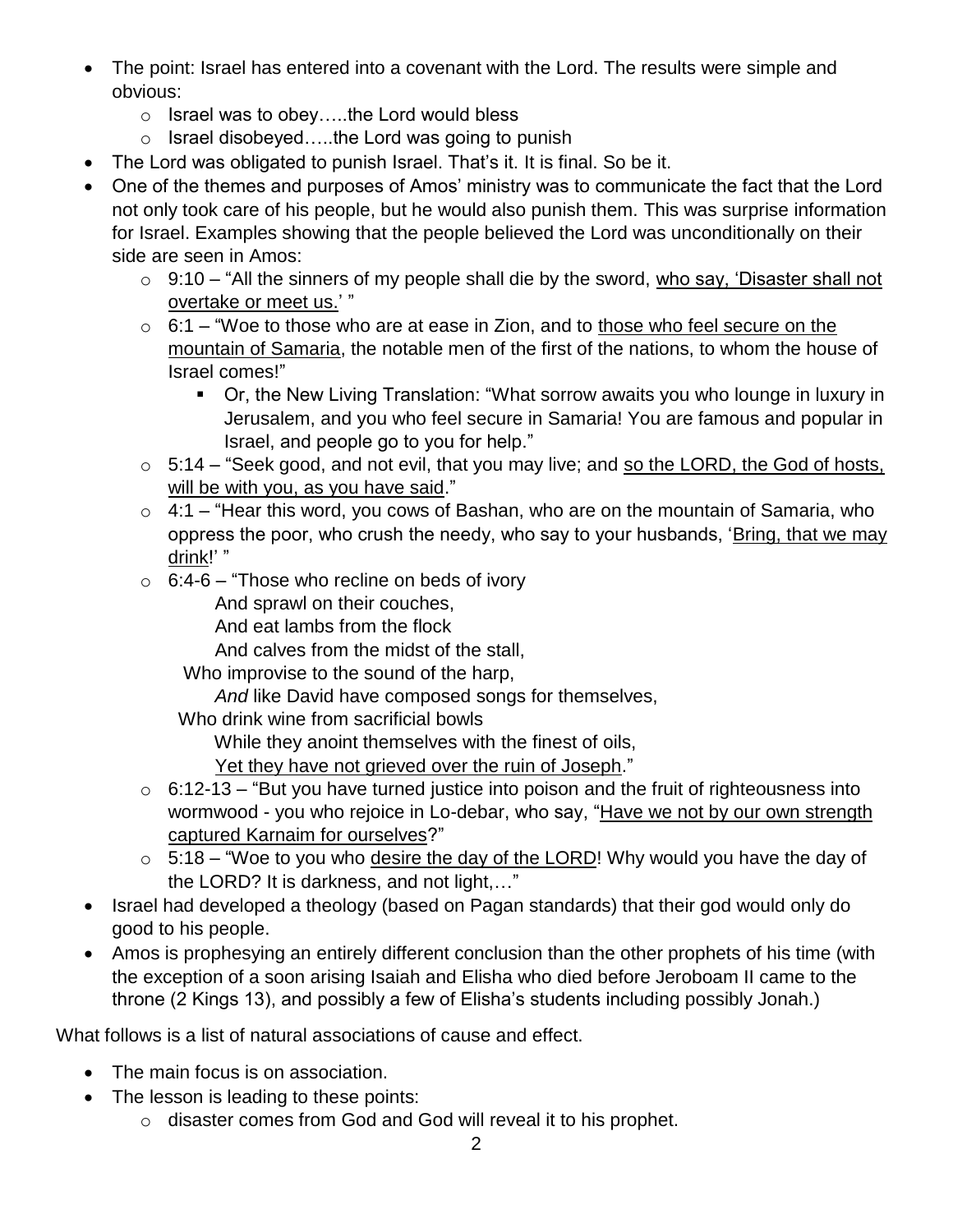- $\circ$  If God reveals it to his prophet, the prophet is going to say something.
- So, Amos' ministry is the only logical outcome of Israel's behavior and the Lords covenant response.

## **Amos 3:3-8**

- Amos now uses a heptad (a group of seven) obvious causes and their associated results as a base of logic that is undeniable by his listening audience.
	- $\circ$  Other places where Amos will use a heptad (a group of seven):
		- $-2:6-8-$ 
			- 1) "they sell the righteous for money"
			- 2) "the needy for a pair of sandals"
			- 3) "pant after the very dust of the earth on the head of the helpless"
			- 4) "turn aside the way of the humble"
			- 5) "man and his father resort to the same girl"
			- 6) "on garments taken as pledges the stretch out beside every altar"
			- 7) "in the house of their god they drink the wine of those who have been fined."
		- $-2:14-16-$ 
			- 1) "flight will perish from the swift"
			- 2) "the strong shall not retain his strength"
			- 3) "nor shall the mighty save his life"
			- 4) "he who handles the bow shall not stand"
			- 5) "he who is swift of foot shall not save himself"
			- 6) "nor shall he who rides the horse save his life"
			- 7) "he who is stout of heart among the mighty shall flee away naked in that day"
		- $-4:4-5-$ 
			- 1) "Come to Bethel, and transgress"
			- 2) "to Gilgal, and multiply transgression"
			- 3) "bring your sacrifices every morning"
			- 4) "your tithes every three days"
			- 5) "offer a sacrifice of thanksgiving of that which is leavened"
			- 6) "proclaim freewill offerings"
			- 7) "publish them (or, "brag", "boast"); for so you love to do, O people of Israel"
		- $-4:6-11-$ 
			- 1) FAMINE: "I gave you cleanness of teeth in all your cities, and lack of bread in all your places, yet you did not return to me"
			- 2) RAIN: "I also withheld the rain from you when there were yet three months to the harvest; I would send rain on one city, and send no rain on another city; one field would have rain, and the field on which it did not rain would wither; so two or three cities would wander to another city to drink water, and would not be satisfied; yet you did not return to me"
			- 3) MILDEW: "I struck you with blight and mildew;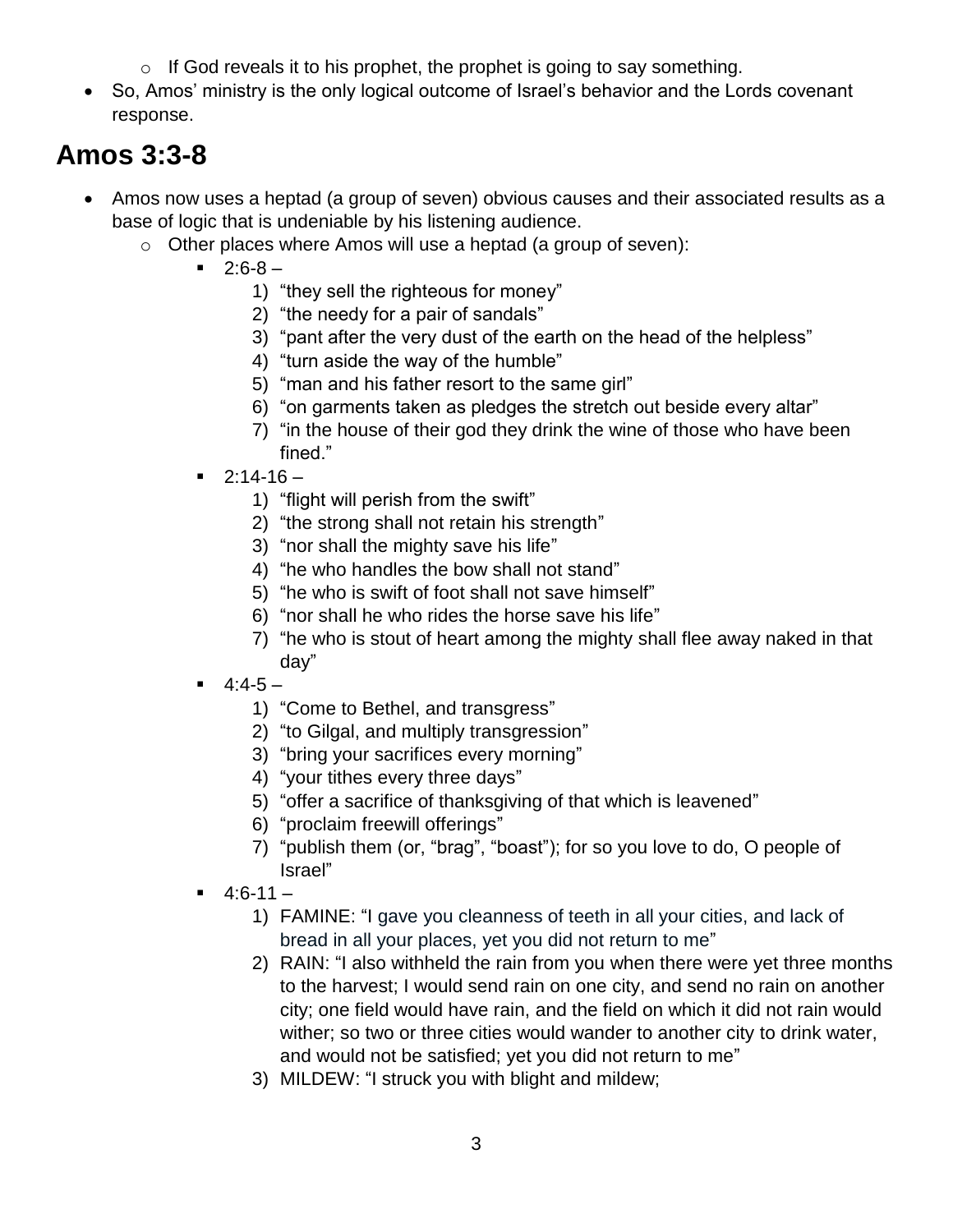- 4) LOCUST: "your many gardens and your vineyards, your fig trees and your olive trees the locust devoured; yet you did not return to me"
- 5) PLAGUES: "I sent among you a pestilence after the manner of Egypt;
- 6) SWORD: I killed your young men with the sword, and carried away your horses, and I made the stench of your camp go up into your nostrils; yet you did not return to me,"
- 7) OVERTHROW: "I overthrew some of you, as when God overthrew Sodom and Gomorrah, and you were as a brand plucked out of the burning; yet you did not return to me"
- $5:8-9-$ 
	- 1) "made the Pleiades and Orion"
	- 2) "turns midnight into dawn"
	- 3) "darkens day into night"
	- 4) "calls for the waters of the sea"
	- 5) "pours them out over the face of the land"
	- 6) "with a blinding flash he destroys the stronghold
	- 7) "brings the fortified city to ruin"
- $-5:21-23-$ 
	- 1) "I hate, I despise your religious festivals"
	- 2) "your assemblies are a stench to me"
	- 3) "Even though you bring me burnt offerings"
	- 4) "and grain offerings, I will not accept them"
	- 5) "Though you bring choice fellowship offerings, I will have no regard for them."
	- 6) "Away with the noise of your songs"
	- 7) "I will not listen to the music of your harps."
- 9:1-4 "I saw the Lord standing beside the altar, and he said:
	- 1) "Strike the capitals until the thresholds shake, and shatter them on the heads of all the people"
	- 2) "those who are left of them I will kill with the sword; not one of them shall flee away; not one of them shall escape."
	- 3) "If they dig into Sheol, from there shall my hand take them"
	- 4) "if they climb up to heaven, from there I will bring them down"
	- 5) "If they hide themselves on the top of Carmel, from there I will search them out and take them"
	- 6) "if they hide from my sight at the bottom of the sea, there I will command the serpent, and it shall bite them"
	- 7) "if they go into captivity before their enemies, there I will command the sword, and it shall kill them; and I will fix my eyes upon them for evil and not for good."
- 9:5-6 "The Lord God of hosts....the LORD is his name."
	- 1) "he who touches the earth and it melts, and all who dwell in it mourn"
	- 2) "all of it rises like the Nile"
	- 3) "sinks again, like the Nile of Egypt"
	- 4) "builds his upper chambers in the heavens"
	- 5) "founds his vault upon the earth"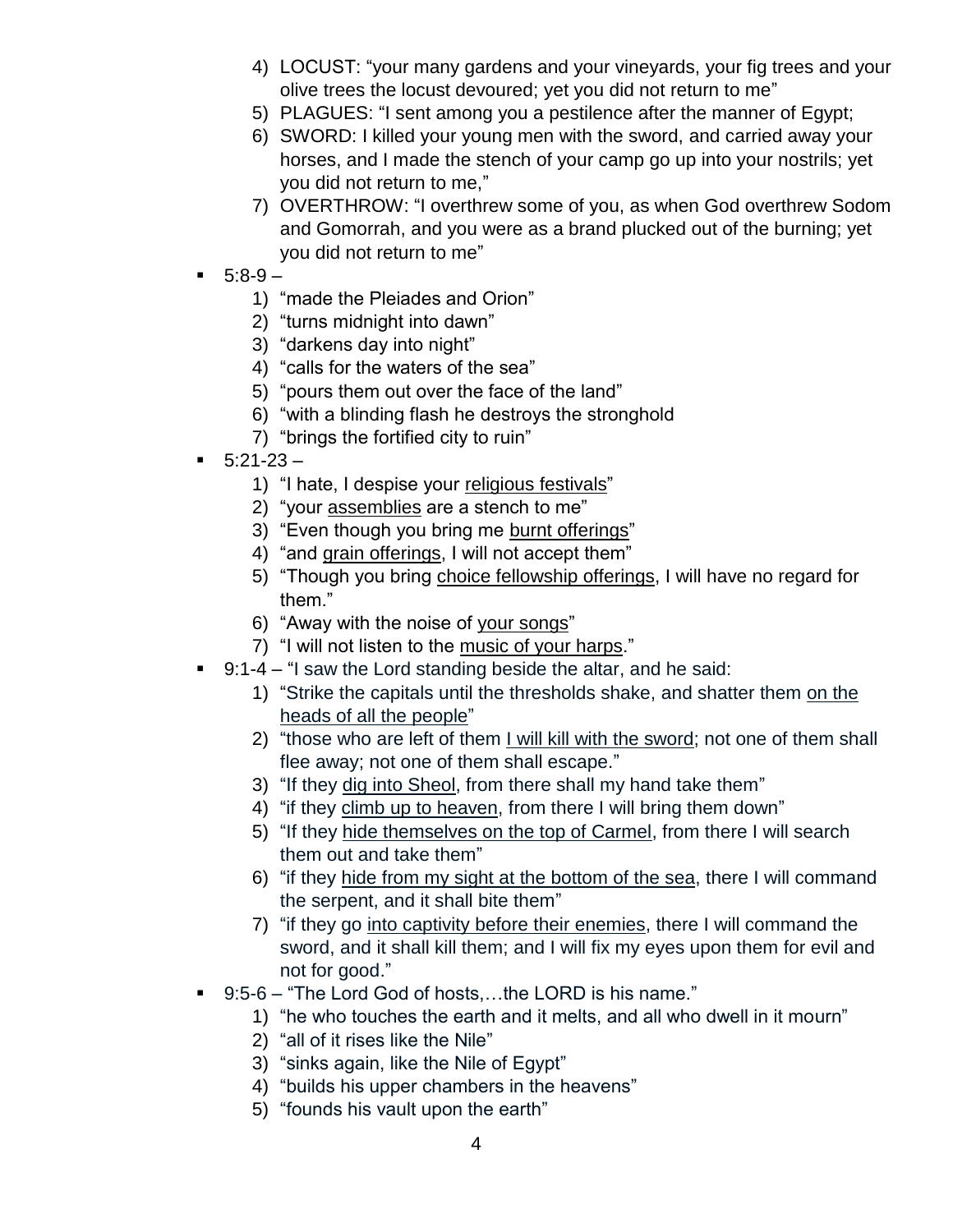- 6) "calls for the waters of the sea"
- 7) "pours them out upon the surface of the earth"
- o The heptad that Amos uses in 3:3-8 is seven plus a surprising eighth. Amos is using a heptad, but surprises with an eighth part that itself draws a surprising conclusion. Other theological surprises that this culture should have already understood are also seen in:
	- Amos 3:2 "You only have I known of alL the families of the earth; therefore I WILL PUNISH YOU FOR ALL YOUR INIQUITIES."
	- Amos 5:18 "Woe to you who desire THE DAY OF THE LORD! Why would you have the Day of the Lord? IT IS DARKNESS, AND NOT LIGHT."
	- Amos 9:7 "Are you not like the Cushites to me, O people of Israel?" declares the LORD. "Did I not bring up Israel from the land of Egypt, and the Philistines from Caphtor and the Syrians from Kir?"

**3:3 - "Do two walk together,**

 **unless they have agreed to meet?**

- **3:4 - "Does a lion roar in the forest,**
	- **when he has no prey?**

**Does a young lion cry out from his den,**

```
 if he has taken nothing?
```
**3:5 - "Does a bird fall in a snare on the earth,**

 **when there is no trap for it?**

**Does a snare spring up from the ground,**

 **when it has taken nothing?**

**3:6 - "Is a trumpet blown in a city,**

 **and the people are not afraid?**

#### **Does disaster come to a city,**

### **unless the Lord has done it?**

- The heptad of Amos 3:3-6 includes these seven:
	- o "Do two walk together, unless they have agreed to meet?"
	- $\circ$  "Does a lion roar in the forest, when he has no prey?"
	- o "Does a young lion cry out from his den, if he has taken nothing?"
	- $\circ$  "Does a bird fall in a snare on the earth, when there is no trap for it?"
	- $\circ$  "Does a snare spring up from the ground, when it has taken nothing?"
	- $\circ$  "Is a trumpet blown in a city, and the people are not afraid?"
	- $\circ$  "Does disaster come to a city, unless the Lord has done it?"
- The pattern of cause and result is progressive moving from:
	- o Animal (predator) vs animal (prey) in 3:4
	- o Animal (bird) vs human (snare, trap) in 3:5
	- o Man (invader) vs man (besieged) in 3:6
	- o Human vs Deity in 3:6
- The first five place the result or the effect first; the cause is listed second (3:4-5):
	- $\circ$  Two walk together (result); having met (cause)
	- o Lion roar (result); has prey (cause)
	- o Lion growl (result); has food (cause)
	- o Bird swoops down to trap (result); bait in the trap (cause)
	- o Trap springs (result); something tripped the snare (cause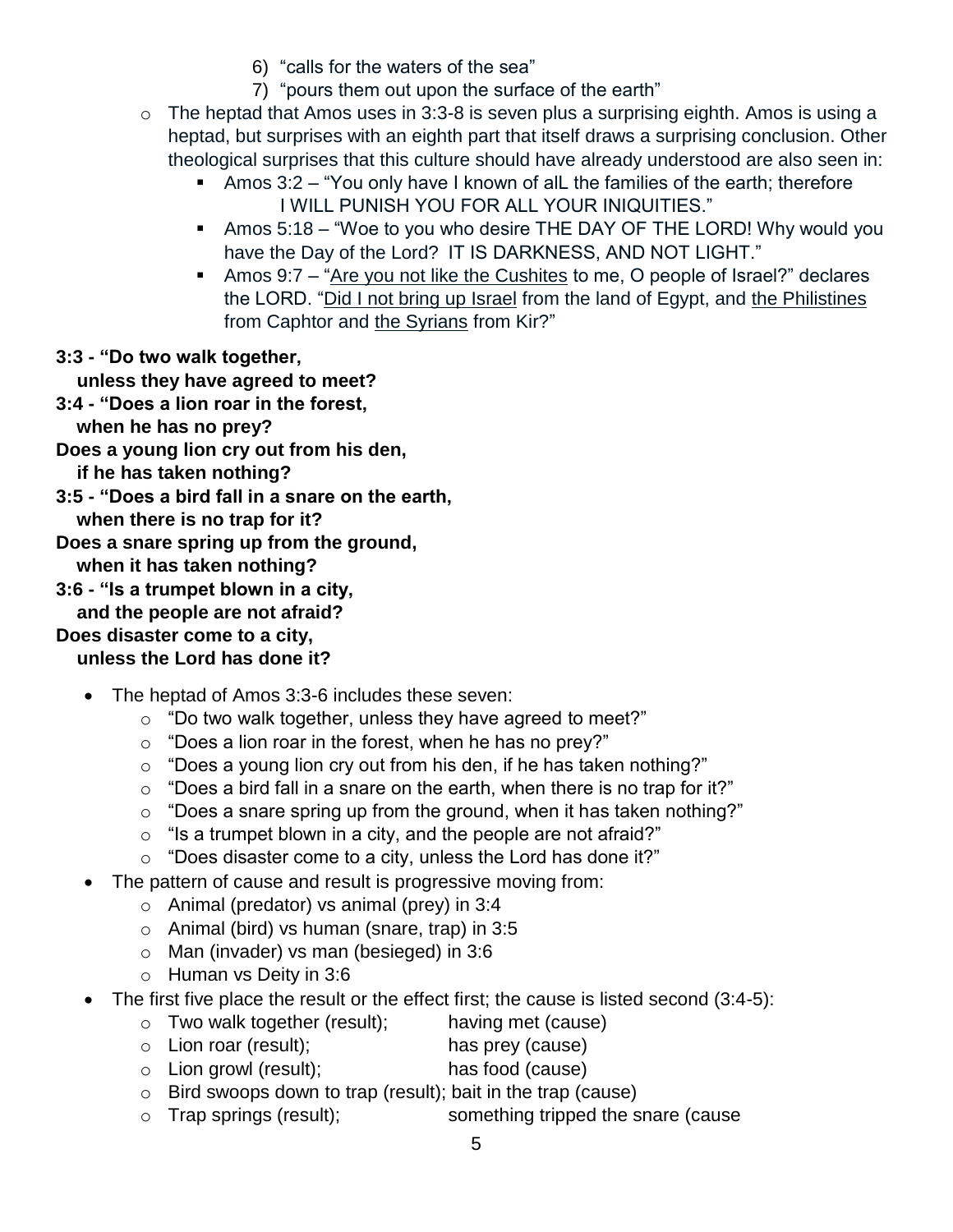Amos suddenly switches the order of presentation from *result/cause* to *cause/result* in 3:6 for the last sixth part of the heptad forcing the interruption of order and thought:

 6) "Is a trumpet blown in a city (cause), and the people are not afraid (result)?" This is because with the seventh part of the heptad Amos will now present the premise of his argument and the justification of his prophetic ministry. The now irrefutable premise is:

7) "Does disaster come to a city (result), unless the Lord has done it (cause)?"

- **3:3 – "Do two walk together, unless they have agreed to meet?"**
	- $\circ$  The only one in the heptad that is a normal, daily activity instead of a threatening situation of conflict or survival.
	- $\circ$  Since a heptad (seven) is an odd number one of the seven will not be able to have a matching parallel.
	- o It captures the essence of the covenant relationship between the Lord and Israel…they must agree to be together.
	- $\circ$  "to meet" does not include any planning or design or agreement to meet at an appointed place/time. It would refer to a random, non-arranged meeting along the way. Amos' example begins with a chance meeting, so his illustration is before you walk together you have to meet (be it by appointment, prearranged or randomly, by chance). So, if two people are walking together they first had to meet at some point and begin walking together. This is an incontestable example. No exception is possible.
- **3:4 – "Does a lion roar in the forest, when he has no prey? Does a young lion cry out from his den, if he has taken nothing?"**
	- o Two rhetorical questions
	- o Two phases of the hunt:
		- First, pre-hunt…the lion is quiet and stalking his prey. Then, roars to startle the prey when the attack begins. This is the roar of confrontation.
		- Second, post-hunt...the lion roars or growls after having captured or eaten the prey since they are no longer concerned with the quietness of stalking during the hunt. This is the roar of contentment.
		- Ezekiel 22:25 has the same three themes in the same order: "The conspiracy of her prophets in her midst is like a roaring lion tearing the prey; they have devoured human lives; they have taken treasure and precious things; they have made many widows in her midst." (ESV) or, "Your princes plot conspiracies just as lions stalk their prey. They devour innocent people, seizing treasures and extorting wealth. They make many widows in the land. " (NLT)
- **3:5 – "Does a bird fall in a snare on the earth, when there is no trap for it? Does a snare spring up from the ground, when it has taken nothing?"**
	- o Two different statements about two separate stages of catching a bird.
	- o The first preposition means to "swoop" or "plunge down upon"
	- o Why does the bird "swoop" down into a trap or "plunge down upon" a trap? The answer is, "For the bait placed in the trap."
		- This same word is used in 1 Samuel 18:21, 'Saul thought, "Let me give her to him, that she may be a *snare* (or, "*let her be the bait that lures him*") for him and that the hand of the Philistines may be against him." '
- **3:6 – "Is a trumpet blown in a city, and the people are not afraid? Does disaster come to a city, unless the Lord has done it?"**
	- o Amos now moves closer to his point by using two more examples of cause and result.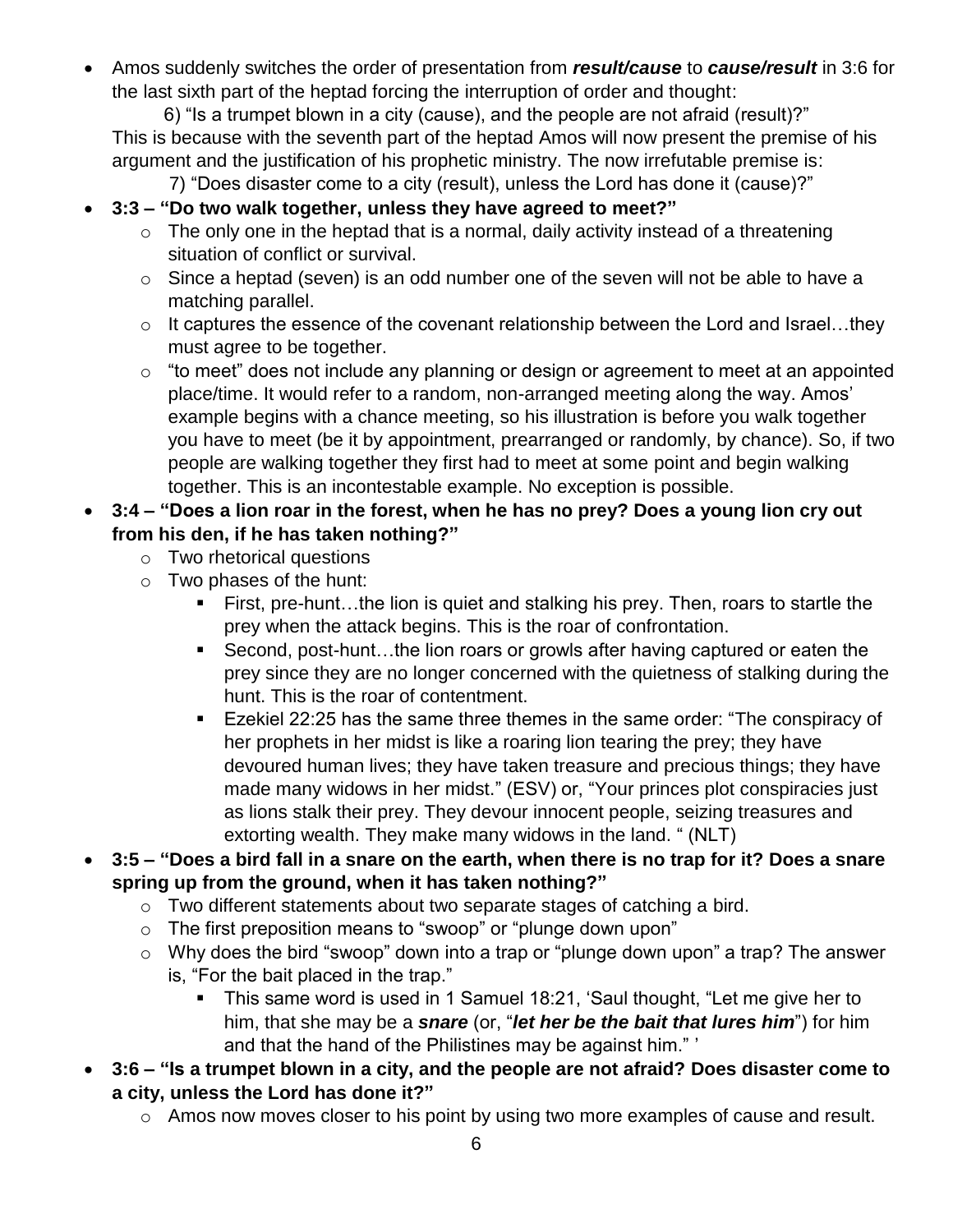- $\circ$  The alarm is caused by the bowing of the ram's horn which alerts the people of an approaching enemy.
- o The second result and cause example makes sense, but is contrary to the people's false belief as is seen in these verses in Amos. They believed that:
	- The God, the God of hosts, was actually with Northern Israel (Amos 5:14)
	- The Day of the Lord would be one of light for Israel (Amos 5:18)
	- They felt confident and secure enough to hold to the doctrinal statement that, "Never shall the evil overtake us or come near to us." (Amos 9:10)
- o The second (and, the seventh) statement proved Israel's understanding of the character and nature of the Lord as deficient.

#### **3:7 - "For the Lord God does nothing without revealing his secret to his servants the prophets. 3:8 - "The lion has roared;**

### **who will not fear?**

### **The Lord God has spoken;**

### **who can but prophesy?"**

- 3:7-8 is a surprise because the heptad continues into an eighth part with a phrases that also include cause and result that present insight that is surprising in its content.
- Amos' point is to say that as surely as the first seven in the heptad are obvious and the truth self-evident, so also, this surprising eighth (or, 8<sup>th</sup> and 9<sup>th</sup> cause and effect statements) are absolutely true.
- Amos is saying here another obvious truth: The Lord is going to reveal his plans to his servants the prophets.
	- $\circ$  It is worth noting that Amos is not talking himself into a corner where he is "the only prophet", but indicates there are plural "prophets" to who the Lord is revealing his plans.
- This section (3:3-8) begins and ends with "roaring". In 3:4 it is the roar of a lion. In 3:8 the roar of a lion is paralleled with the speaking of the Lord God.
	- o The book of Amos begins with the Lord roaring from Zion.
- The roaring lion, or the speaking Lord God, is the climax and ultimate purpose of this section. The Lord has roared, the Lord has spoken which means things are going to happen and Amos is here to announce them.
	- $\circ$  The prophet does not choose the profession of a prophet. The Lord chooses the man to be his prophet.
	- $\circ$  The prophet does not create his own message. The Lord gives the prophet the message to declare.
	- o Once commanded to speak, the prophet has no choice.
	- $\circ$  Likewise, it is useless for the people, the leaders, even the king, to command the prophet to not speak on behalf of the Lord. The prophet can do nothing other than prophecy.
- POINT: Amos' ministry is not his profession. Amos is a sheep breeder, a cattle raiser and a keeper of fig trees. The Lord took Amos away from his profession to prophecy. Amos did not come on his own with his own message.
	- o Thus, no one will be able to stop Amos from prophesying.
	- o No one will be able to stop the prophesied word from coming to pass.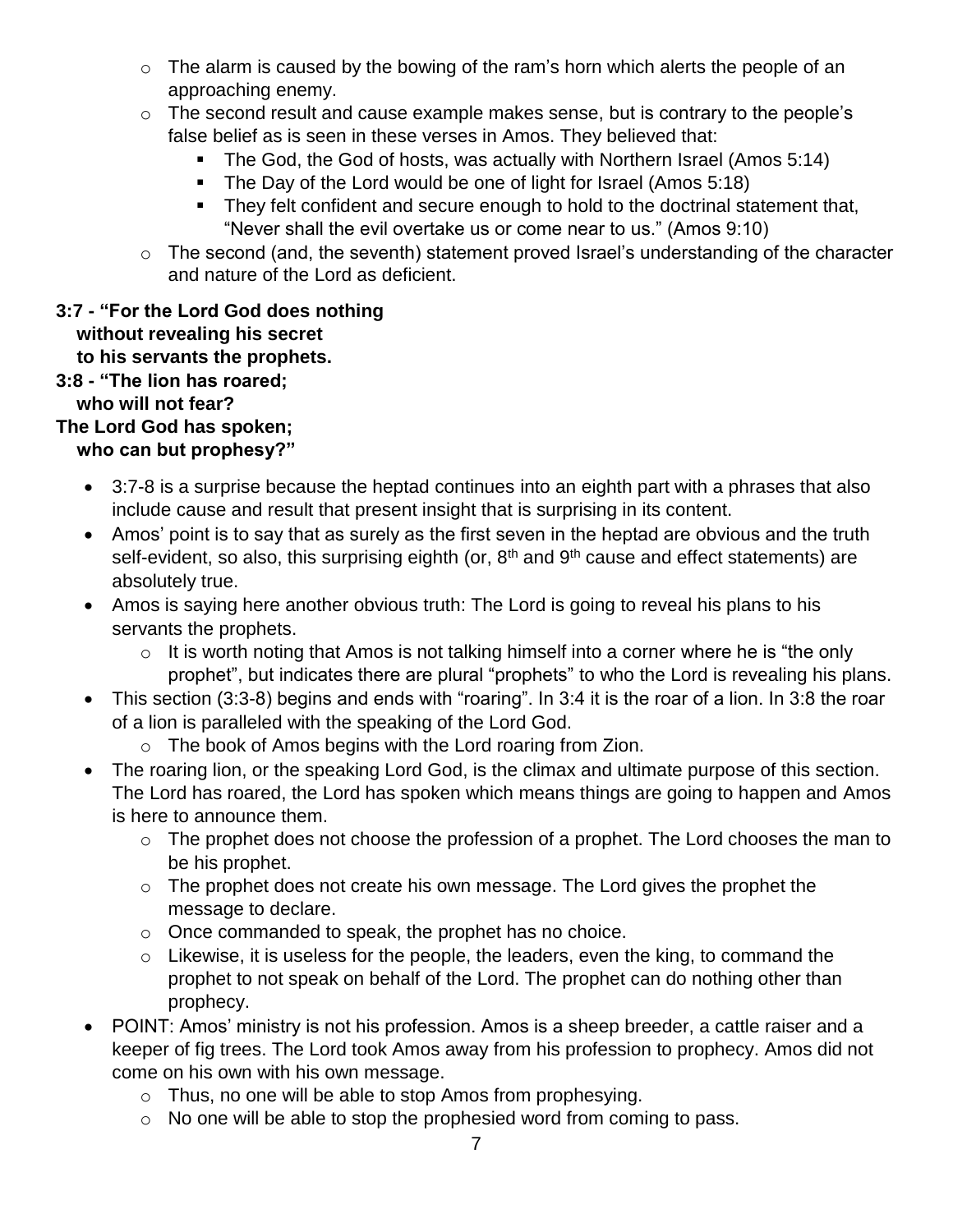# **Amos 3:9-4:3 – Four Oracles Against Samaria**

- Amos 9-11
- $\bullet$  Amos 3:12
- Amos 3:13-15
- $\bullet$  Amos 4:1-3

The luxury the wealthy leaders of Samaria enjoyed is contrast with the horrifying punishment they will suffer.

Similarities of these four oracles:

- 1. Each is a quote from Yahweh
	- a. 3:11 "Therefore thus says the Lord God"
	- b. 3:12 "Thus says the Lord"
	- c. 3:15 "declares the Lord"
	- d. 4:3 "declares the Lord."
- 2. Each identifies wealthy Samaria's corrupt lifestyle
	- a. 3:9 "see the great tumults *(social conditions before the Assyrian invasion meaning "panicked confusion", the opposite of safety; violence)* within her and the oppressed in her midst.
	- b. 3:12 corner of a couch and part of a bed"
	- c. 3:15 "winter house…the summer house…the houses of ivory…the great houses"
	- d. 4:1 "oppress the poor, who crush the needy, who say to your husbands, 'Bring, that we may drink!' "
- 3. Each sarcastically or mockingly identifies Samaria's complacent attitude that is reinforced with extravagance and wealth
	- a. 3:10 "They do not know how to do right," declares the Lord, "those who store up violence and robbery in their strongholds."
	- b. 3:12 "so shall the people of Israel who dwell in Samaria be rescued, with the corner of a couch and part of a bed."
	- c. 3:14 "I punish Israel for his transgressions, I will punish the altars of Bethel, and the horns of the altar shall be cut off and fall to the ground"
	- d. 4:1 "you cows of Bashan"
- 4. Each oracle ends with a detailed prophecy of a curse from the Mosaic Covenant
	- a. 3:11 "An adversary shall surround the land and bring down your defenses from you, and your strongholds shall be plundered"
	- b. 3:12 "shepherd rescues from the mouth of the lion two legs, or a piece of an ear, so shall the people of Israel who dwell in Samaria be rescued"
	- c. 3:15 "I will strike …perish…come to an end."
	- d. 4:3 "you shall go out through the breaches, each one straight ahead and you shall be cast out into Harmon"
- 5. Each predicts/assumes a foreign invasion of the capital city of Samaria
	- a. 3:11 "An adversary shall surround the land"
	- b. 3:12 "so shall the people of Israel who dwell in Samaria be rescued"
	- c.  $3:14$  "on the day I punish Israel... $3:15$  "shall come to an end"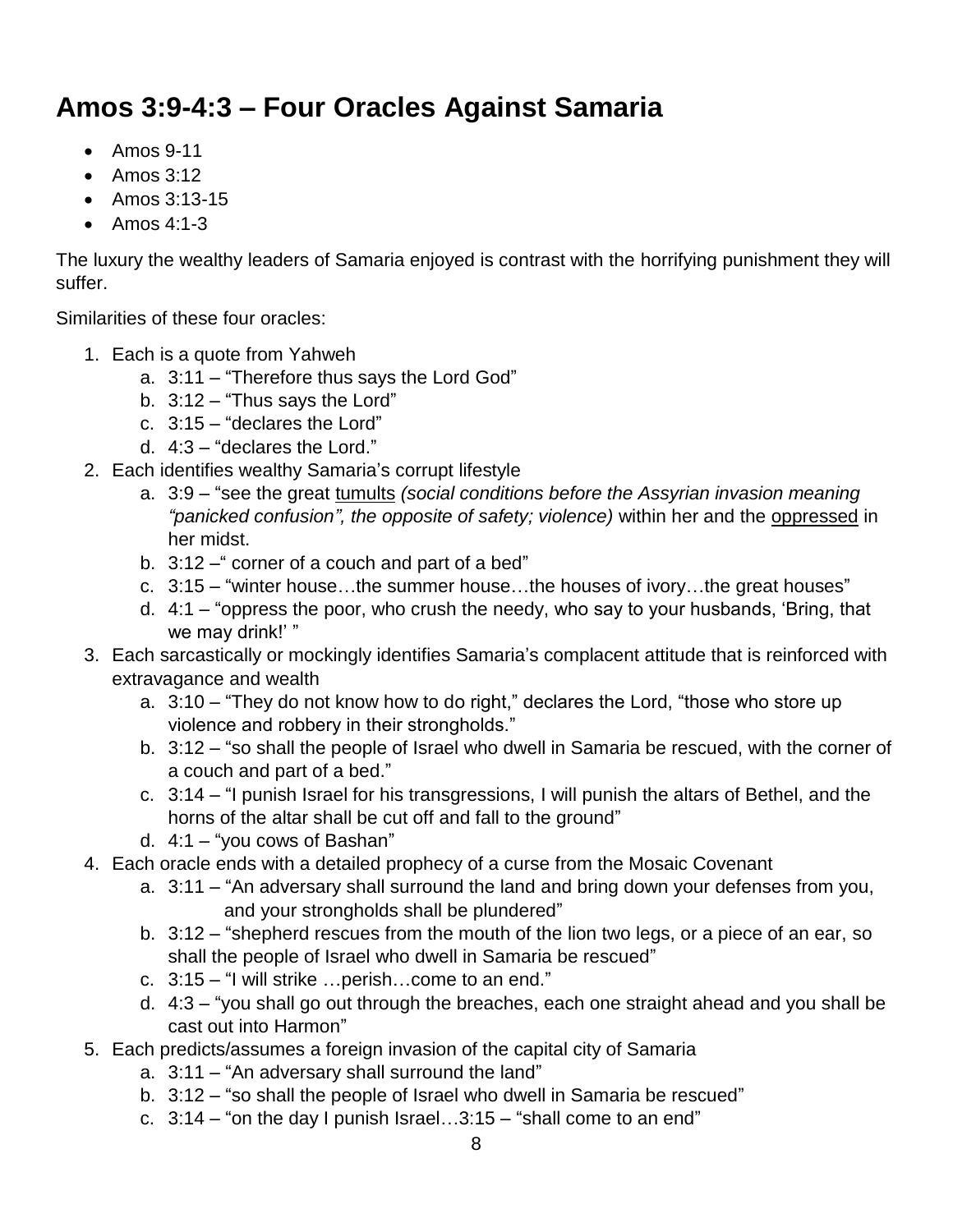d. 4:3 – "the days are coming upon you, when they shall take you away with hooks, even the last of you with fishhooks you shall go out through the breaches…you shall be cast out into Harmon"

#### **Amos 3:9-11:**

3:9 - "Proclaim to the strongholds in Ashdod

and to the strongholds in the land of Egypt,

and say, "Assemble yourselves on the mountains of Samaria, and see the great tumults within her,

and the oppressed in her midst."

3:10 - " "They do not know how to do right," declares the Lord,

"those who store up violence and robbery in their strongholds."

3:11 – "Therefore thus says the Lord God:

"An adversary shall surround the land and bring down your defenses from you, and your strongholds shall be plundered."

- "great tumults" or "great terror" refers to panicked confusion in a time of war, but in this use it refers to the poor in Samaria's society before the invasion. There was no peace or safety for the poor because of the violence they faced from the wealthy
- "Oppression" refers to control of the powerless poor by the small population of the upper-class.
- The people were kept in check by the wealthy rulers with fear and oppression
- "right" refers to what is just, honest, decent. Which means Samaritan society had no idea of common morality or conscience. They had entered the black out of the soul phase.
- "violence and robbery" describe the breakdown of society also in:
	- $\circ$  Jer. 6:7 "As a well keeps its water fresh, so she keeps fresh her evil; violence and destruction are heard within her; sickness and wounds are ever before me."
	- $\circ$  Jer. 20:8 "For whenever I speak, I cry out, I shout, "Violence and destruction!" For the word of the LORD has become for me a reproach and derision all day long."
	- $\circ$  Isaiah 60:18 "Violence shall no more be heard in your land, devastation or destruction within your borders; you shall call your walls Salvation, and your gates Praise."
	- o Ezekiel 45:9 "Thus says the Lord GOD: Enough, O princes of Israel! Put away violence and oppression, and execute justice and righteousness. Cease your evictions of my people, declares the Lord GOD."
	- $\circ$  Hab. 1:3 "Why do you make me see iniquity, and why do you idly look at wrong? Destruction and violence are before me; strife and contention arise."

#### **Amos 3:12:**

3:12 – "Thus says the Lord: "As the shepherd rescues from the mouth of the lion two legs, or a piece of an ear, so shall the people of Israel who dwell in Samaria be rescued, with the corner of a couch and part of a bed."

Only fragments of the once extremely wealthy, complacent society will remain.

#### **Amos 3:13-15:**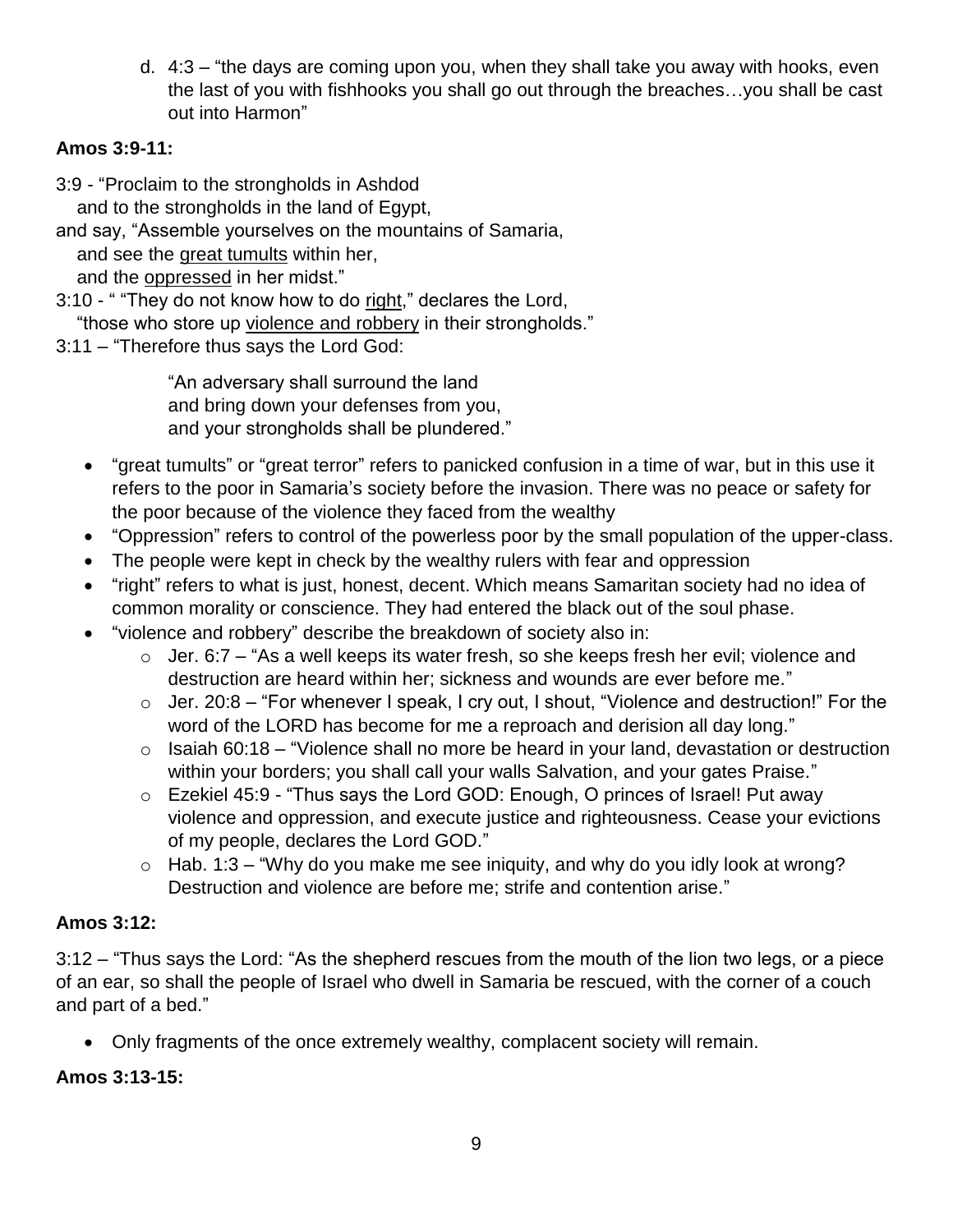- 3:13 "Hear, and testify against the house of Jacob," declares the Lord God, the God of hosts,
- 3:14 "that on the day I punish Israel for his transgressions, I will punish the altars of Bethel,
- and the horns of the altar shall be cut off

and fall to the ground.

- 3:15 "I will strike the winter house along with the summer house,
	- and the houses of ivory shall perish,
- and the great houses shall come to an end,"
- declares the Lord.
	- "hear" and "testify" are not addressed to Samaria or national leaders, but are instead legal terms of a covenant lawsuit. Yahweh is summoning witnesses to consider the evidence and agree with his verdict.
	- The Lord identifies himself twice in this oracle. The first time as "Lord God, the God of hosts" which means "Lord Yahweh, God of the (heavenly) Armies" used only here in Amos.
	- The fact these altars exist indicates the problem.
	- Four types of houses are mentioned and in parallel
		- o Winter house and Summer house
		- o Ivory house and Great house (mansion)

#### **Amos 4:1-3:**

4:1 - "Hear this word, you cows of Bashan,

who are on the mountain of Samaria,

who oppress the poor, who crush the needy,

who say to your husbands, 'Bring, that we may drink!'

4:2 –"The Lord God has sworn by his holiness

that, behold, the days are coming upon you,

when they shall take you away with hooks,

even the last of you with fishhooks.

4:3 – "And you shall go out through the breaches,

each one straight ahead;

and you shall be cast out into Harmon,"

declares the Lord.

- Women of Samaria are addressed metaphorically to the fat cows living across the Jordan in the fertile fields of Bashan.
	- $\circ$  Isaiah also addresses the vain, arrogant, complacent women of Jerusalem a few years later in Isaiah 3:16-4:1
- These women are failing God's directives in two areas:
	- o Mistreating their inferiors: oppress the poor and crush the needy
	- o Misaligned with their superiors: "Masters" means "husbands". The women have forsaken their normal social responsibility and position in the home to lounge and drink wine while commanding their husbands. These cows of Bashan are dominating their families as well as the poor and needy
	- o The end of these women will be brutal:
		- Their dead bodies will be in the streets